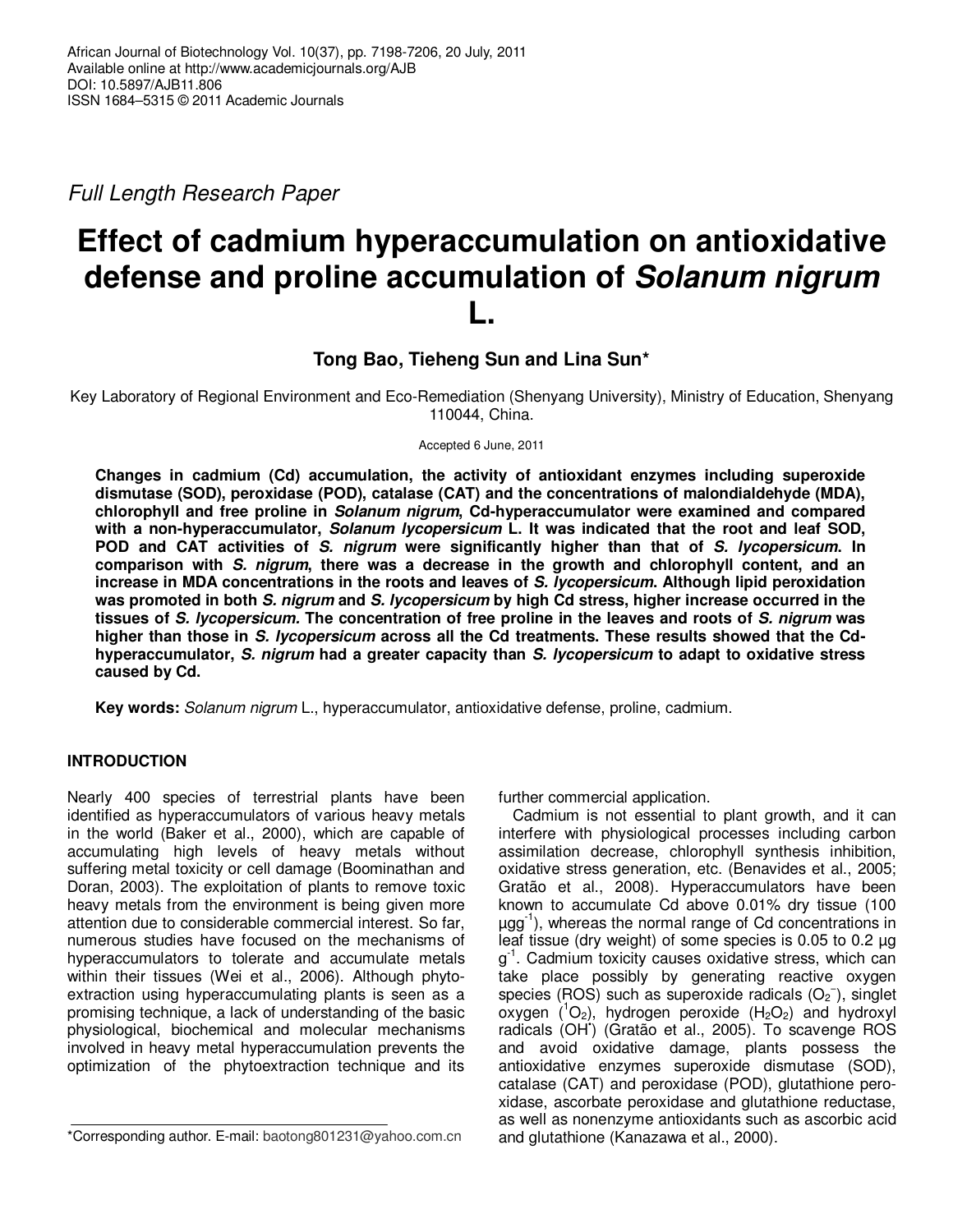Regulation of antioxidative enzymes can provide plants with an additional protective ability against oxidative stress (Sun et al., 2007). Accordingly, hyperaccumulators should have an effective Cd tolerance strategy related to the expression of antioxidative enzymes under Cd stress (Boominathan and Doran, 2003). Free proline has been found to chelate Cd in plants and form a nontoxic Cdproline complex (Sharma et al., 1998).

Solanum nigrum L. species are worldwide weeds of arable land, but in many developing countries, they constitute a minor food crop, with the shoots and berries not only being used as vegetables and fruits, but also for various medical and local uses. A cadmiumhyperaccumulator, S. nigrum species was first discovered in areas contaminated with heavy metal (Wei et al., 2006). The objectives of the present study were to investigate the changes in lipid peroxidation, antioxidative enzyme activities and free proline accumulation in S. nigrum, and to evaluate the role of antioxidative metabolism and proline accumulation in Cd tolerance by S. nigrum, in comparison with a closely botanicallyrelated species, Solanum lycopersicum L.

#### **MATERIALS AND METHODS**

#### **Plant culture and hydroponic preparation**

Seeds of S. nigrum were collected from a non-contaminated field in the Shenyang Station of Experimental Ecology, Chinese Academy of Sciences and germinated on filter paper moistened with distilled water. After 5 weeks, seedlings with similar biomass were transferred to a 450 ml plastic jar containing 400 ml solution. The nutrient solution comprised of 3 mM  $KNO<sub>3</sub>$ , 0.5 mM  $NH<sub>4</sub>H<sub>2</sub>PO<sub>4</sub>$ , 2 mM Ca(NO<sub>3</sub>)<sub>2</sub>, 1 mM MgSO<sub>4</sub>·7H<sub>2</sub>O, 4.5 µM MnCl<sub>2</sub>·4H<sub>2</sub>O, 23 µM H3BO3, 0.4 µM ZnSO4·7H2O, 0.15 µM CuSO4·5H2O, 0.05 µM H<sub>2</sub>MoO<sub>4</sub>.H<sub>2</sub>O, and 22 µM EDTA-Fe (Hoagland and Arnon, 1938).

The nutrient medium was continuously aerated with an aquarium air pump, renewed every 3 days, and all solutions were adjusted to pH 6.0 to 6.2. These plants were grown in 50% nutrient solution for 1 week, and then cultures were changed to 100% nutrient solution for the following two weeks. Then the seedlings were exposed for one week to the different Cd concentrations.  $CdCl<sub>2</sub>·2.5H<sub>2</sub>O$ (analytical purity) was separately diluted in deionized water and added to hydroponic cultures. Treatments were prepared at concentrations of Cd; 0 mg $L^{-1}$  (control), 0.01, 0.1 and 1 mg $L^{-1}$ . Plants were arranged in a completely randomized design and the experiment was repeated three times. Plants were grown in a controlled-environment growth chamber with a 16 h light period (light intensity of 350 µmol m<sup>-2</sup> s<sup>-1</sup>), a 25/15°C light/dark temperature regime and 60% relative humidity.

#### **Analysis of biomass and contents of cadmium**

The harvested plants were rinsed with distilled water and shoots and roots were separated. The plant samples were dried in oven at 70°C for 48 h to a constant weight after which dry weight of shoots and roots were determined. Dried plant materials were ground and the powders were digested with a concentrated acid mixture of  $HNO<sub>3</sub>/HClO<sub>4</sub>$  (3:1, v/v) (Liu et al., 2009). The Cd concentration in the plant tissues was determined by flame atomic absorption spectroscopy (Spectra AA220, Varian).

#### **Assays of enzyme activity and metabolite**

Samples of 0.5 g fresh weight of leaves and roots were homogenized in a pre-chilled mortar under ice-cold conditions in 5.0 ml 50 mM cold Na-phosphate buffer (pH 7.8), with 0.1 mM EDTA and 1% (w/v) polyvinylpyrrolidone (PVP). After centrifuging at 13,000 rpm for 30 min at 4°C, the supernatant was used for further analyses. MDA was measured as described by Liu et al. (2004) and expressed as  $\mu$ mol g<sup>-1</sup> fresh weight. The activity of SOD was measured as described by Krivosheeva et al. (1996). The activities of POD and CAT were determined using guaiacol and  $H_2O_2$ substrates, respectively, as described previously (Wu and von, 2002; Pinhero et al., 1997).

The content of chlorophyll was determined in an 80% acetone extract of 0.1 g leaf (Hegedüs et al., 2001) and expressed as mg g<sup>-1</sup> fresh weight. For the analysis of free proline, 0.5 g fresh weight of leaves and roots was homogenized with 5 ml of 3% sulfosalicylic acid, and the homogenate was cooled after heating for 10 min at 100°C. After centrifugation at 3000 rpm for 10 min, the content of free proline in the supernatant was measured using ninhydrin reagent at 520 nm (Zhang et al., 1990) and expressed as  $\mu$ g g<sup>-1</sup> fresh weight.

#### **Statistical analysis**

Controls and treatments were performed in triplicates. Data were tested for statistical significance using the software SPSS13.0 for Windows. The difference was considered significant at the P < 0.05 and  $P < 0.01$  levels.

## **RESULTS**

It was a typical indication that chlorophyll content in the leaves decreased with increasing Cd accumulation in the leaves (Figure 1). The chlorophyll content of S. nigrum was decreased by Cd treatments. However, the effect was not significant from 0 to 0.01 mg  $L^{-1}$  of Cd (P > 0.05). In contrast, the content of chlorophyll in S. lycopersicum was gradually reduced with increasing Cd concentrations in the solution. The chlorophyll content in S. nigrum leaves were significantly higher than that of S. *lycopersicum* from 0.01 to 1 mg  $L^{-1}$  of Cd (P < 0.05).

Decreases in shoot and root biomasses of S. nigrum and S. lycopersicum were observed with increasing Cd concentrations in the solutions (Figure 2), however, the shoot and root growth of S. nigrum was generally unaffected by the Cd 0.01 mg  $L^{-1}$  treatment when compared with the control. The increased Cd in the solution reduced shoot and root biomass of S. nigrum by 44.46 to 54.55% and 38.10 to 64.76% in the treatments, Cd 0.1 and Cd 1 mg  $L^{-1}$ , respectively. In comparison with S. nigrum, the shoot and root biomasses of S. lycopersicum were lower than the corresponding S. nigrum tissues across all the Cd treatments ( $P < 0.05$ ). The shoot and root biomasses of S. lycopersicum were significantly decreased by Cd treatments at an average of 33.07 to 70.9% and 24.86 to 79.71% when compared with the control  $(P < 0.05)$ .

The Cd accumulation in the shoots and roots of S. nigrum and S. lycopersicum grown at different Cd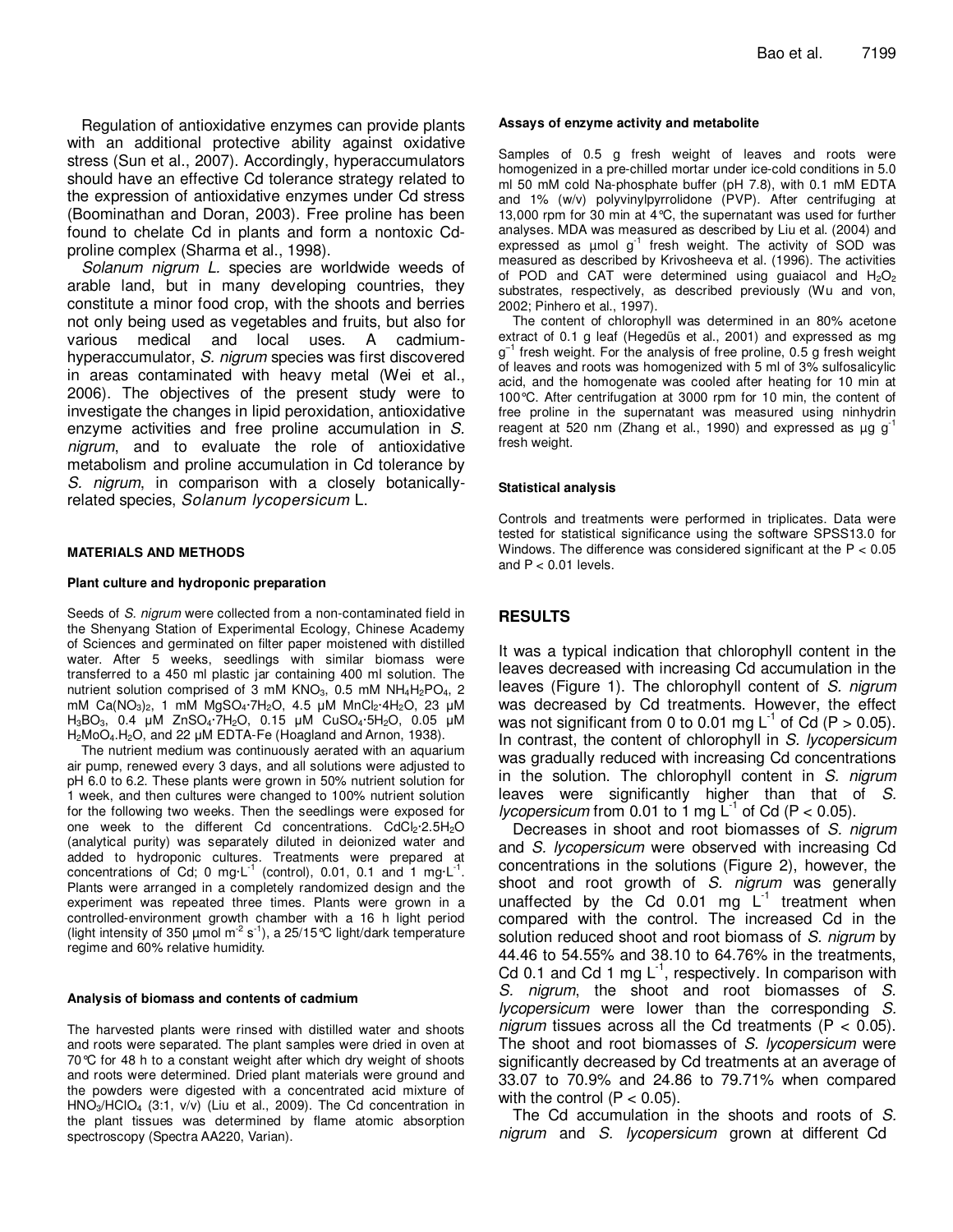

Figure 1. Chlorophyll concentrations in the leaves of S. nigrum and S. lycopersicum exposed to different Cd concentrations.



Figure 2. Shoot and root biomass of S. nigrum and S. lycopersicum exposed to different Cd concentrations.

concentrations is shown in Figure 3. The accumulation of Cd in the shoots of S. nigrum was always higher than that in the roots, with the translocation factor (Mattina et al. 003) varying between 1.31 and 1.64. Furthermore, the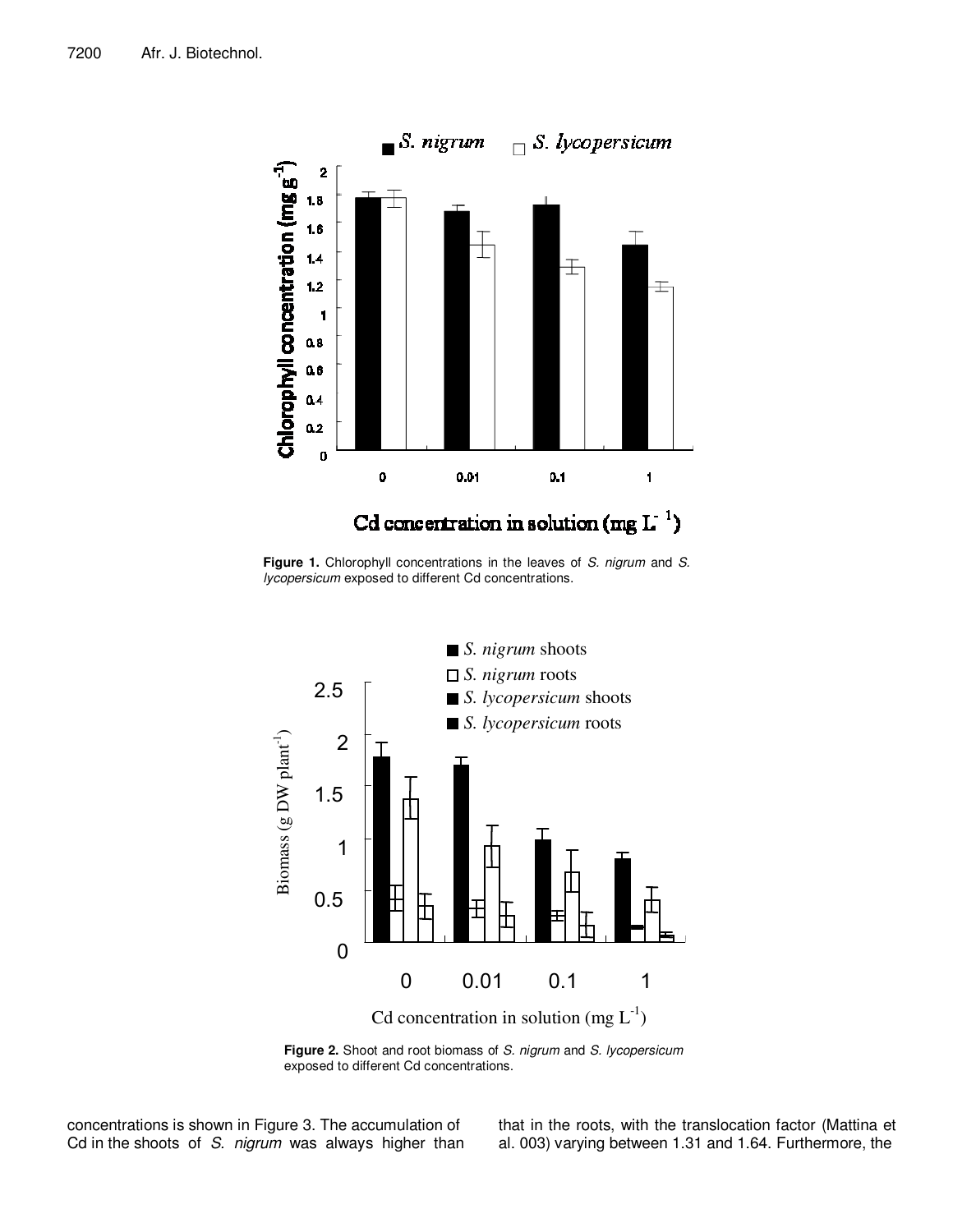

**Figure 3.** Cadmium concentrations in the shoots and roots of S. nigrum and S. lycopersicum exposed to different Cd concentrations.

Cd accumulation in shoots reached a maximum of 1.25  $\mu$ mol g<sup>-1</sup>DW at 1 mg L<sup>-1</sup> Cd. The concentration of Cd also exceeded the threshold value of 100  $\mu$ g Cd g<sup>-1</sup> DW in the shoots, which is used to define a Cd-hyperaccumulator (Baker et al., 1994). On the contrary, the S. lycopersicum had higher Cd concentrations in the roots than those in the shoots, which is not consistent with a hyperaccumulating species. In relation to Cd uptake, the concentration of Cd in the shoots of S. nigrum was two to three fold higher than that in S. lycopersicum.

The elevation in MDA content in the leaves and roots of S. nigrum and S. lycopersicum indicated that the two species were subject to Cd-induced oxidative stress (Figure 4). In general, the MDA levels in the leaves of S. lycopersicum were about 1.09 to 1.44 fold higher than that in the leaves of S. nigrum across all the Cd treatments. In addition, the MDA levels in the roots of S. lycopersicum were about 1.21 to 1.79 fold higher than that in the roots of S. nigrum across all the Cd treatments. The MDA levels in the leaves of S. nigrum and S. lycopersicum were significantly higher than in the roots  $(P < 0.05)$ .

As shown in Figure 5, the SOD activities in the leaves of S. nigrum were about 1.67 to 3.11 fold higher than that in the leaves of S. lycopersicum. The difference in SOD activities was statistically significant between the two species across all the Cd treatments ( $P < 0.05$ ). When compared with the control, the activities of SOD in the leaves of S. nigrum and S. lycopersicum significantly decreased with an increase in Cd concentration (P < 0.05). Cadmium treatments significantly effected SOD activities in the leaves of S. nigrum and S. lycopersicum. The activity of SOD was much lower in the roots than in the leaves of both S. nigrum and S. lycopersicum, however, SOD activities in the roots of S. nigrum were higher than that of S. lycopersicum ( $P < 0.05$ ). The POD activities of S. nigrum and S. lycopersicum decreased gradually with the different treatments of Cd, however, when compared with the control, the changes were not always significant (P < 0.05) (Figure 6). The POD activities in the leaves and roots of S. nigrum were approximately 2 fold higher than that in S. lycopersicum across all the Cd treatments.

Changes in the activities of CAT in S. nigrum and S. lycopersicum are shown in Figure 7. The activities of CAT in S. nigrum and S. lycopersicum leaves significantly increased with an increase in Cd concentration (P < 0.05). The CAT activities in the leaves of S. nigrum and S. lycopersicum were significantly enhanced by Cd treatments at an average of 52 to 88% and an average of 25 to 133.33% when compared with the control. The CAT activities in the leaves of S. nigrum were about 1.68 to 2.53 fold higher than in the leaves of S. lycopersicum. In general, the CAT activities in the roots of S. nigrum and S. lycopersicum gradually increased with increasing Cd concentrations in the solution, however the difference was not always significant for both S. nigrum and S. *lycopersicum* when compared with the control  $(P < 0.05)$ .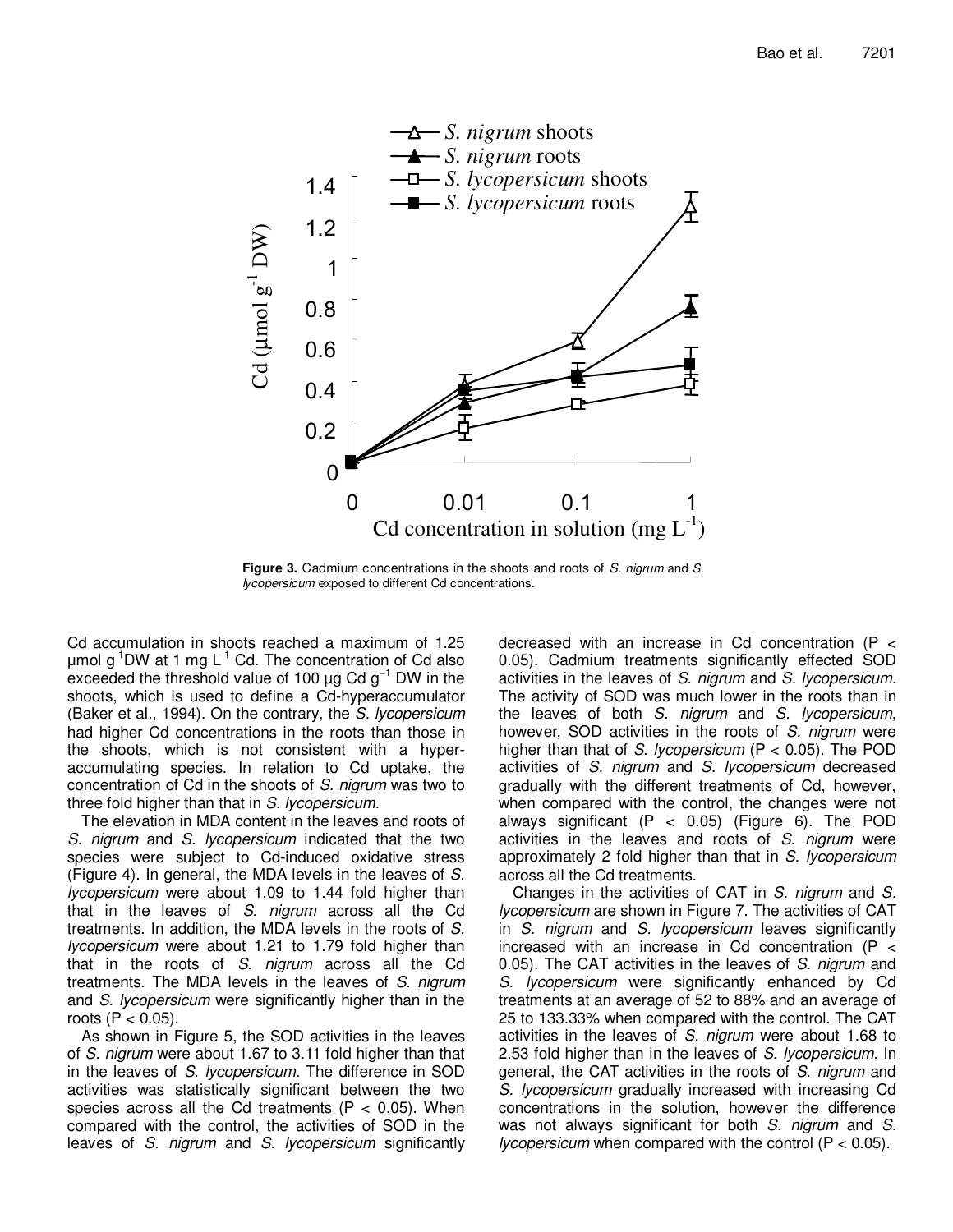

**Figure 4.** MDA concentrations in the leaves and roots of S. nigrum and S. lycopersicum exposed to different Cd concentrations.



Figure 5. SOD activities in the leaves and roots of S. nigrum and S. lycopersicum exposed to different Cd concentrations.

The CAT activities in the roots of S. nigrum were about 1.42 to 2.29 fold higher than that in the roots of S.

lycopersicum. On the whole, the application of Cd increased CAT activities in the leaves and roots of S. The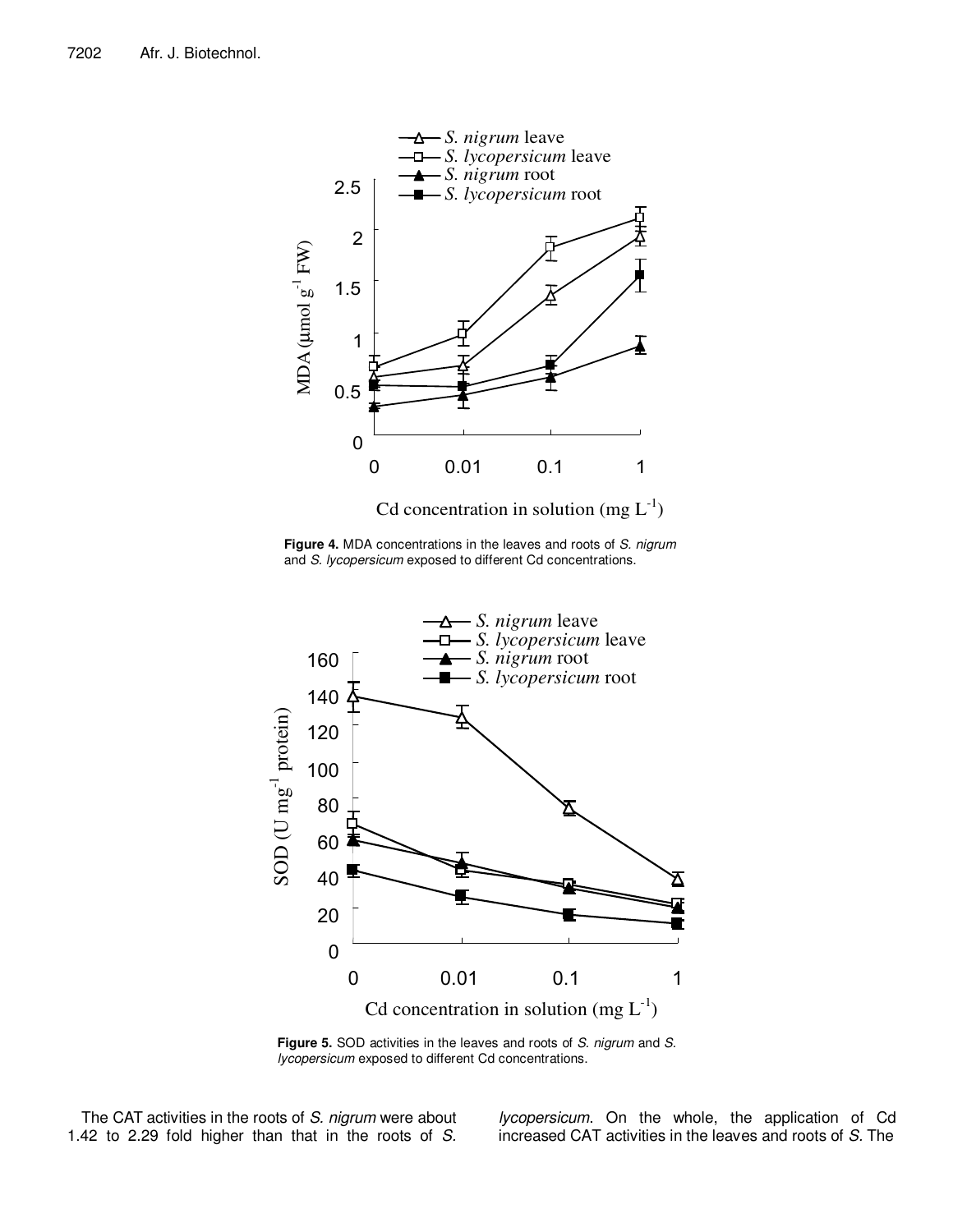

Figure 6. POD activities in the leaves and roots of S. nigrum and S. lycopersicum exposed to different Cd concentrations.



Figure 7. CAT activities in the leaves and roots of S. nigrum and S. lycopersicum exposed to different Cd concentrations.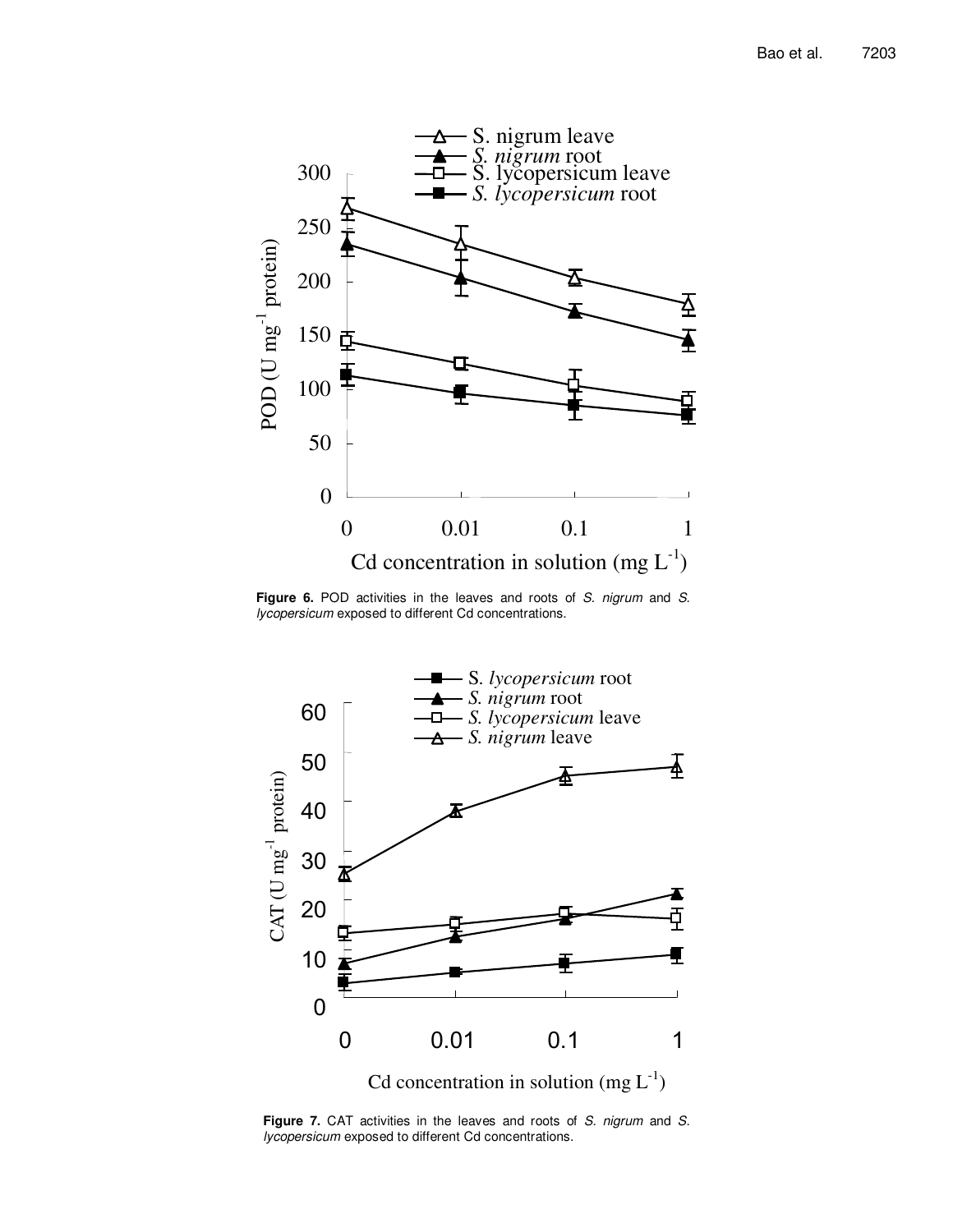

**Figure 8.** Proline concentrations in the leaves and roots of S. nigrum and S. lycopersicum exposed to different Cd concentrations.

free proline contents in the leaves and roots of S nigrum and S. lycopersicum are shown in Figure 8. The concentrations of free proline in S. nigrum leaves were nigrum and S. lycopersicum. higher than that of S. lycopersicum across all the Cd treatments, however only from Cd 0.1 to Cd 1 mg  $L^{-1}$  was there significant difference (P < 0.05). Cadmium treatments increased free proline levels in the leaves of S. nigrum and S. lycopersicum by 42.86 to 385.71% and 0.6 to 313.17% (compared to the control), respectively. The concentrations of free proline in the roots of S. nigrum were approximately 1.36 to 2.23 fold higher than that of S. lycopersicum. The concentration of free proline in the roots of S. nigrum and S. lycopersicum increased from Cd  $0$  to Cd  $0.01$  mg  $L^{-1}$  and then decreased; it reached the highest level of 16.25 and 9.58 µg/g, respectively.

# **DISCUSSION**

Cadmium is an important pollutant with high toxicity towards plants and is expected to negatively affect plant growth (Benavides et al., 2005). In the present study, with increasing Cd solution concentrations, chlorophyll accumulation was inhibited in S. nigrum and S. lycopersicum, but the chlorophyll content of S. nigrum was significantly higher than that of S. lycopersicum (P  $<$  0.05). The inhibition of chlorophyll content in Vigna mungo leaves exposed to Cd stress have also been reported (Singh et al., 2008). It has been suggested that Cd interferes with chlorophyll biosynthesis and the reduction of chlorophyll

content could in turn lead to a decrease in shoot length and biomass at least in part (Orcutt and Nilsen, 2000). S. nigrum was able to accumulate Cd up to 1.25  $\mu$ mol g  $1$ DW in shoots when the plants were exposed to Cd 1 mg L<sup>1</sup> (Figure 2). The Cd concentrations in the shoots of Cdtreated S. nigrum greatly exceeded the threshold value of 100 µg Cd g−1 DW, which is used to define a Cdhyperaccumulator (Baker et al., 1994). On the contrary, S. *lycopersicum* had higher Cd concentrations in the roots than in the shoots, which is not consistent with a hyperaccumulating species. The Cd concentration in the shoots of S. nigrum was 2.11 to 3.29 fold higher than that of S. lycopersicum.

The high amount of metals in hyperaccumulator tissues suggests the existence of defense mechanisms to avoid the harmful effects caused by the metals. This study showed that the antioxidative defense system plays an important role in Cd tolerance and accumulation in the hyperaccumulator, S. nigrum. SOD is one of the stressresistant enzymes and can catalyze the disproportionation of two  $O_2$ <sup>-</sup> radicals to  $H_2O_2$  and  $O_2$ (Gratão et al., 2005).  $H_2O_2$  is also toxic to plant cells and CAT can eliminate  $H_2O_2$  by decomposition to water and oxygen. Therefore, the combination of SOD and CAT plays an important role in the resistance of a plant to environmental stress (Sun et al., 2007). In this study, exposure of S. nigrum and S. lycopersicum to Cd resulted in a reduction of SOD activities in the leaves and roots, however, the SOD activities of the leaves and roots in S. nigrum were significantly higher than that in S. lycopersicum. The decline in SOD activities in the leaves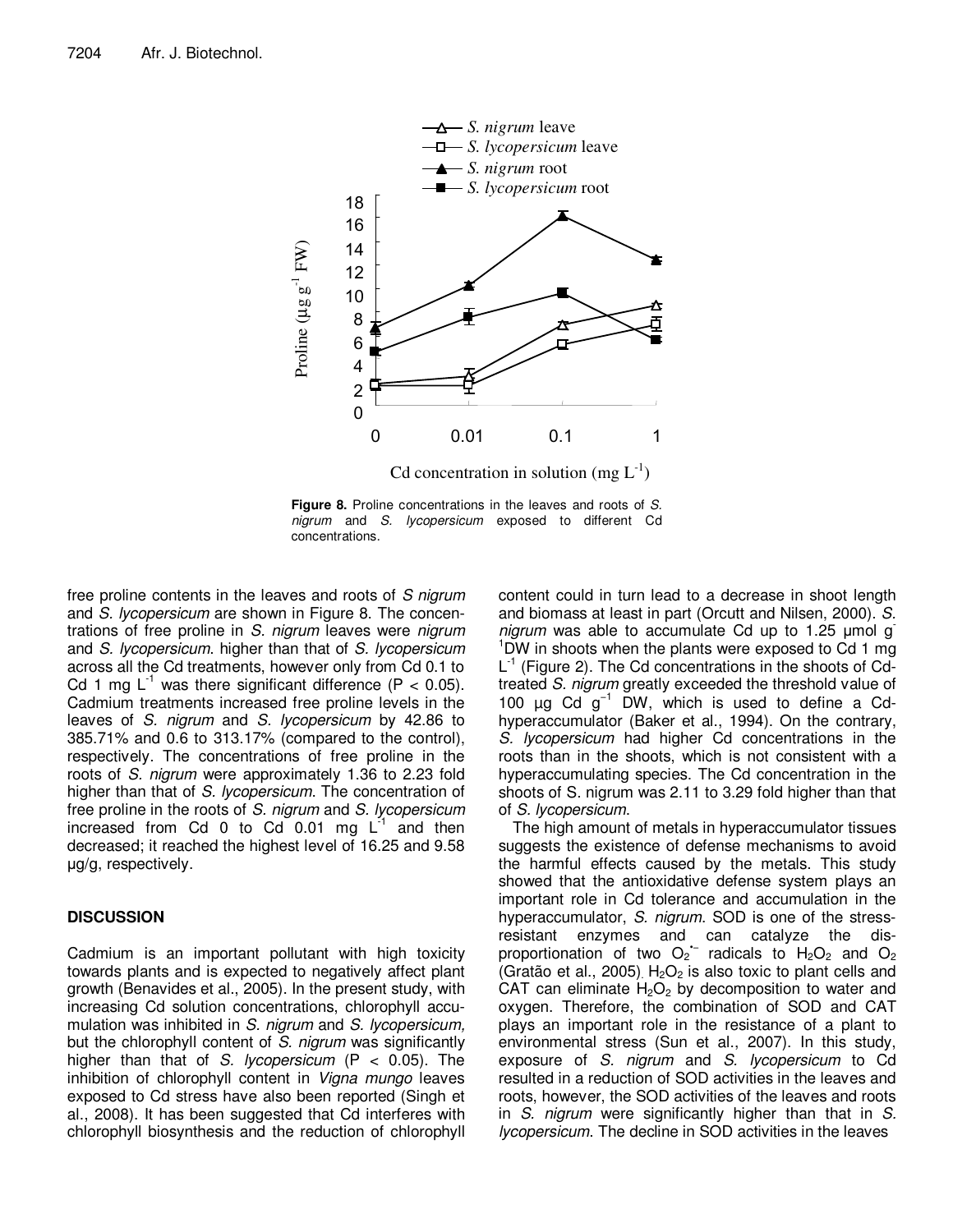and roots of S. nigrum and S. lycopersicum after Cd exposure, especially at the Cd 1 mg  $L^{-1}$  treatment, indicated that the scavenging function of SOD was impaired by severe Cd stress. But S. nigrum resistance to Cd was still higher as compared to S. lycopersicum.

Simultaneously, increased CAT activities were observed in the leaves and roots of S. nigrum with increasing Cd concentrations. But, the Cd treatments had a negligible effect on CAT activities in the leaves and roots of S. lycopersicum. It has been suggested that the Cd-induced reduction of SOD could be responsible for an inactivation of the enzyme by  $H_2O_2$  produced in different compartments, where SOD catalyses the disproportionation of superoxide radicals (Vitoria et al., 2001). When SOD in the leaves and roots were inactivated, the enhanced CAT activities may promote the removal of  $H<sub>2</sub>O<sub>2</sub>$ . The results here indicated that the SOD and CAT enzymes in the leaves and roots of the Cd-hyperaccumulator, S. nigrum represented an effective defense strategy. Either an ionic microenvironment or tissue specific gene expression in plants could enhance the POD activity (Dong et al., 2006). Moreover, POD participation in lignin biosynthesis could build up a physical barrier against toxic heavy metals (Hegedüs et al., 2001). These results suggest that Cd induced physiological and biochemical changes in these plants. The activities of antioxidative enzymes could serve as important components of antioxidative defence mechanisms against oxidative injury.

Antioxidant enzymes and certain metabolites play an important role in adaptation and ultimate survival of plants during periods of stress (Dinakar et al., 2008; Gratão et al., 2008). Cadmium has been reported to enhance lipid peroxidation in many plant species, resulting in AOS formation (Sun et al., 2009). The oxidative stress induced by non-redox reactive heavy metals can be demonstrated by MDA formation (Gratão et al., 2005). In this study, the MDA contents in the leaves and roots of S. nigrum were observed to be lower than that in S. lycopersicum. This showed that the tissues of S. lycopersicum were more severely damaged than those of S. nigrum and that the antioxidative defense in S. nigrum might play an important role in Cd tolerance.

The important role of proline in the response of plants to heavy metal toxicity may be related to its antioxidative properties (Siripornadulsil et al., 2002), functioning as metal chelator (Sharma et al., 1998) and the ability to protect enzymes (Maheshwari and Dubey, 2007). Balestrasse et al. (2005) reported that proline levels increased in the roots of soybean plants with Cd stress. Dinakar et al. (2008) also reported that Cd treated plant tissues showed a significant increase in proline as compared to the control samples. In this work, S. nigrum plants with high Cd concentrations had more proline than S. *lycopersicum* in the leaves and roots. Therefore, this suggests that free proline might play an important protective role against Cd stress and that the hyperaccumulator, S. nigrum has stronger self-protection

ability than S. lycopersicum.

## **ACKNOWLEDGEMENTS**

This study was financially supported by the National Natural Science Foundation General Program (No. 41071304) and the National Natural Science Foundation Key Program (No. 40930739).

## **REFERENCES**

- Baker AJM, McGrath SP, Sidoli CMD, Reeves RD (1994). The possibility of in situ heavy metal decontamination of polluted soils using crops of metal-accumulating plants. Res. Conserv. Recycl., 11: 41-49.
- Baker AJM, McGrath SP, Reeves RD, Smith JAC (2000). Metal hyperaccumulator plants: a review of the ecology and physiology of a biological resource for phytoremediation of metal-polluted soils. In: Terry N, Bañelos G (eds.). Phytoremediation of Contaminated Soil and Water. Lewis, Boca Raton, FL., pp. 85-108.
- Balestrasse KB, Gallego SM, Benavides MP, Tomaro ML (2005). Polyamines and proline are affected by cadmium stress in nodules and roots of soybean plants. Plant Soil, 270: 343-353.
- Benavides MP, Gallego SM, Tomaro ML (2005). Cadmium toxicity in plants. Braz. J. Plant Physiol., 17: 21-34.
- Boominathan R, Doran PM (2003). Cadmium tolerance and antioxidative defenses in hairy roots of the cadmium hyperaccumulator. Thlaspicaerulescens. Biotechnol. Bioeng., 83: 158-167.
- Dinakar N, Nagajyothi PC, Suresh S, Udaykiran Y, Damodharam T (2008). Phytotoxicity of cadmium on protein, proline and antioxidant enzyme activities in growing Arachis hypogaea L. seedlings. J. Environ. Sci., 20: 199-206.
- Dong J, Wu FB, Zhang GP (2006). Influence of cadmium on antioxidant capacity and four microelement concentrations in tomato seedlings (Lycopersicon esculentum). Chemosphere, 64: 1659-1666.
- Gratão PL, Polle A, Lea PJ, Azevedo RA (2005). Making the life of heavy metal-stressed plants a little easier. Funct. Plant Biol., 32: 481- 494.
- Gratão PL, Monteiro CC; Antunes AM, Peres LEP, Azevedo RA (2008). Acquired tolerance of tomato (Lycopersicon esculentum cv. Micro-Tom) plants to cadmium-induced stress. Ann. Appl. Biol., 153: 321- 333.
- Hegedüs A, Erdei S, Horváth G (2001). Comparative studies of  $H_2O_2$ detoxifying enzymes in green and greening barley seedlings under cadmium stress. Plant Sci., 106: 1085-1093.
- Hoagland DR, Arnon DI (1938). The water-culture method for growing plants without soil. Calif. Agric. Exp. Stn. Bull., 347: 36-39.
- Kanazawa S, Sano S, Koshiba T, Ushimaru T (2000). Changes in antioxidative in cucumber cotyledons during natural senescence: Comparison with those during dark-induced senescence. Plant Physiol., 109: 211-216.
- Krivosheeva A, Tao DL, Ottander C, Wingsle G, Dube SL, Oquist G (1996). Cold acclimation and photoinhibition of photosynthesis in Scots pine. Planta, 200: 296-305.
- Liu PC, Wang H, Cheng JQ, Huang JC (2004). Regulation of nitric oxide on drought-induced membrane lipid peroxidation in wheat leaves. Acta Bot. Boreal.-Occident. Sin., 24: 141-145.
- Liu ZL, He XY, Chen Wei, Yuan FH, Yan K, Tao DL (2009). Accumulation and tolerance characteristics of cadmium in a potential hyperaccumulator-Lonicera japonica Thunb. J. Hazard. Mater., 169: 170-75.
- Maheshwari R, Dubey RS (2007). Nickel toxicity inhibits ribonuclease and protease activities in rice seedlings: protective effects of proline. J. Plant Growth Regul., 51: 231-243.
- Mattina MJI, Lannucci-Berger W, Musante C, White JC (2003). Concurrent plant uptake of heavy metals and persistent organic